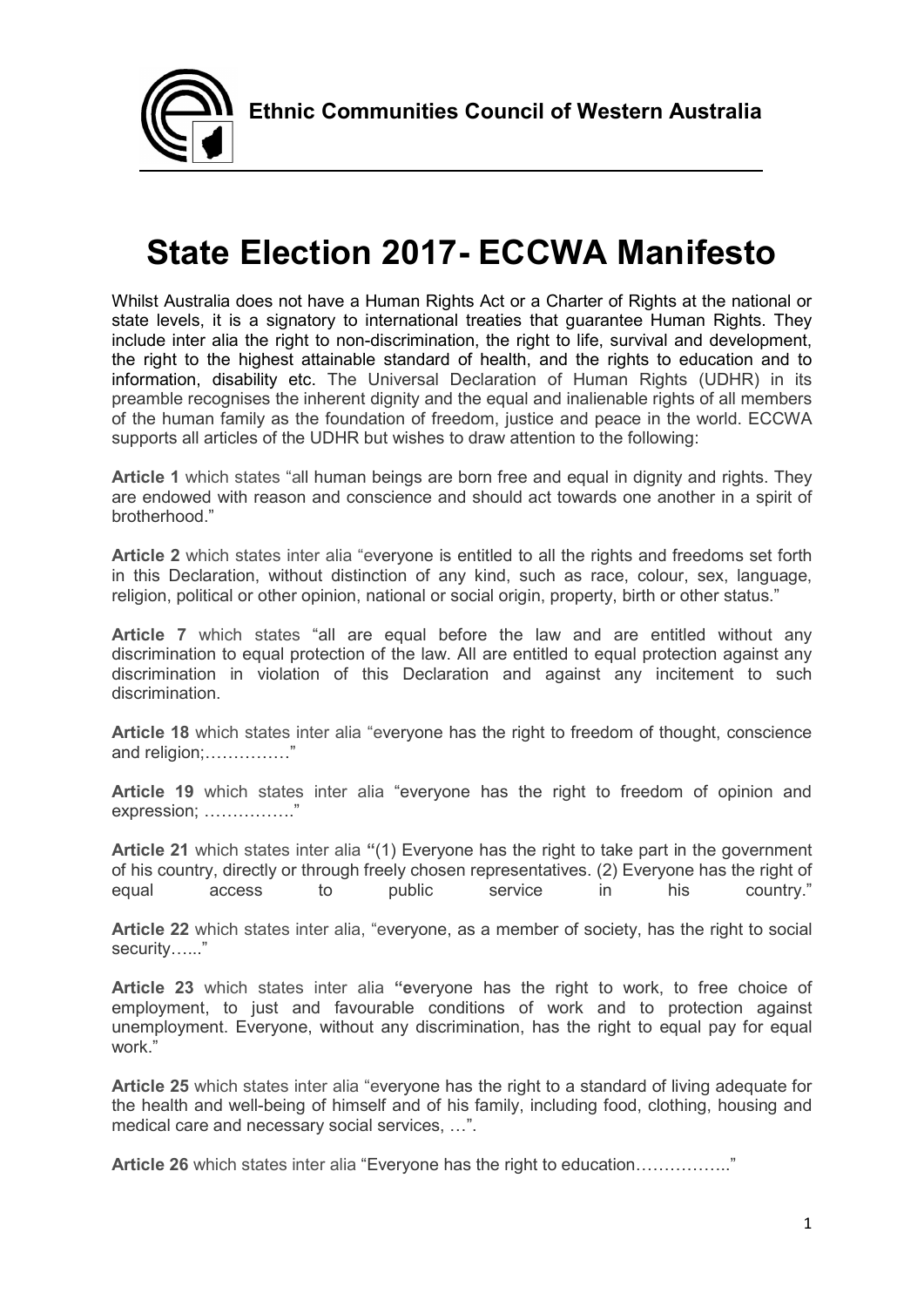Article 29 which states (1) Everyone has duties to the community in which alone the free and full development of his personality is possible. (2) In the exercise of his rights and freedoms, everyone shall be subject only to such limitations as are determined by law solely for the purpose of securing due recognition and respect for the rights and freedoms of others and of meeting the just requirements of morality, public order and the general welfare in a democratic society. (3) These rights and freedoms may in no case be exercised contrary to the purposes and principles of the United Nations.

#### Multiculturalism, Substantive Equality and Social Cohesion Framework

Western Australia had an excellent framework in place to achieve the objects of multiculturalism and social cohesion from the above perspective, thanks to the Gallop Government's Multiculturalism Charter, the Language Services and the Substantive Equality Policies and the Anti-Racism Strategy. Whilst the Barnett government to its credit adopted all four of them, after eight years in office, sadly substantive equality remains a pipe dream for CaLD and Indigenous Western Australians.

ECCWA has decided to adopt a two pronged approach to pursue the issues of concern to CaLD communities and to obtain as much information as possible to enable them to exercise their franchise in an informed manner. It will pursue issues of particular relevance to CaLD communities through its own election campaign and pursue broader issues that impact the wider community including CaLD communities through its membership of the Peaks Forum that is auspiced by WACOSS. ECCWA participated in the drafting of the policy platform and also made a small contribution \$1,000 towards the campaign costs. ECCWA strongly believes that we need to promote a racism/prejudice free society where diversity is valued, people live in harmony and everyone can fulfil her/his full potential. To achieve this we urge the incoming government to implement the priorities identified by the various peak bodies in WA as well as effectively implement the issues below which are of particular relevance to ethnic minorities.

#### 1. Multiculturalism Act

An Act along the lines of what Victoria and Queensland have (i.e. The Multicultural Victoria Act 2011 and Queensland Multicultural Recognition Act 2016) should be introduced. This should explore consideration of the provisions of the Religious Intolerance Act in Victoria.

## 2. Quarterly Meetings between Minister for Multicultural Interests and ECCWA

The Minister for Multicultural Interests met with ECCWA on a quarterly basis to discuss issues of concern to the sector before the election of the Barnett government and this needs to be restored.

## 3. Reformation of OMI

Create an Advisory Council as part of proposed Act to oversee a new Office/ Commission whose operational foci will be policy development, monitoring of Equity plans etc. and not to take over the functions of other departments e.g. ethnic schools as OMI has. Such an Office can function effectively with about 8 FTEs and the savings accrued will easily cover the initiatives proposed in this manifesto.

#### 4. Peak Body Funding

Restore Funding of ECCWA as a peak body on similar lines as in all other states and territories. The Australian government's increasing emphasis on consumer directed care which provides choice and control to consumers is long overdue and most welcome. Unfortunately, in the process competition in the delivery of community services is becoming increasingly fierce and that is unhealthy for consumers because it threatens the viability of medium and small organisations that are responsible for the diversity of choice that's available to the consumer. Under these circumstances the need for effective systemic advocacy across all sectors within the community services industry is paramount. Advocacy has to be independent of service provision for it to be meaningful, accountable and effective and state and commonwealth. From a substantive equality perspective, ECCWA believes that an Ethnic peak body should get much more than \$100,000 per year which was the level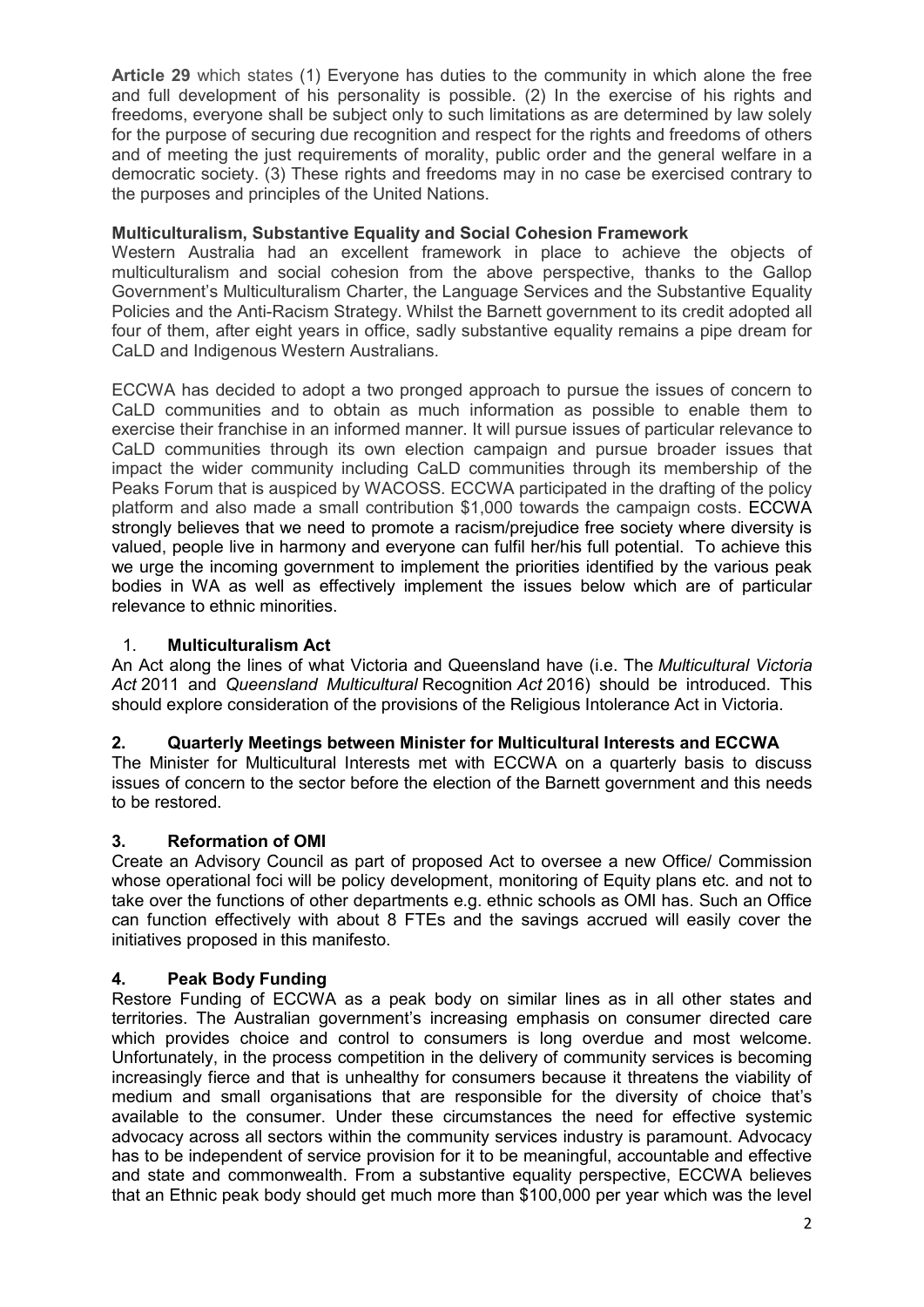of funding provided to ECCWA annually until 6 years ago. It also believes that a figure of \$150,000 pa would be a good start and it should be subjected to the same terms as the funding provided to other peak bodies by the state government.

# 5. Substantive Equality Unit

CaLD representation in government boards and other decision making bodies is woefully inadequate as evidenced by the statistics provided in Parliament by the Executive Director of OMI in June last year and that situation has hardly changed since. The above unit was disbanded by the Barnett government and if it cannot be re-established alternative mechanisms should be explored to ensure the achievement of substantive equality objectives.

## 6. Language Services Policy and the Charter of Multiculturalism

These policies are not being implemented adequately or effectively and most importantly not being monitored at all. This should be a priority for the incoming government.

## 7. Anti-Racism Strategy

The One Nation Party's racist ideology has received a significant fillip with 4 senators and with more than \$1.6 million being allocated to it by the AEC as the initial payment for the primary votes it attracted. With the election/re-election of some non-major party senators, the push to repeal Section 18C of the Racial Discrimination Act has gained momentum. These taxpayer funded "racist" initiatives need to be countered effectively and all levels of government and societal institutions and a well-funded anti-racism strategy should be implemented to achieve that objective.

## 8. Multicultural Clinical Mental Health Services

The woeful inadequacy of the above should be addressed as a matter of urgency. The Transcultural mental health unit should be re-established and funded adequately to operate as a State wide unit. Lack of CaLD suicide prevention programs is also of major concern and should be addressed.

## 9. Funding of Community Languages

The changes made by the by the Barnett government are not in the best interests of ensuring quality teaching/learning of community languages. The funding for this program should be substantially increased and it implementation should revert to the Education Department. The Italian Insertion Program should be refunded and the Ethnic Schools Association should be funded to provide communities who wish to participate in this program.

## 10. Domestic and Family Violence

Family violence is of growing concern not just within the wider community but increasingly so amongst the CaLD communities. Whilst culturally and linguistically appropriate support and advocacy services for victims are critical, funding should also be available for programs that focus on perpetrators to diminish the prevalence of such violence.

## 11. Housing & Homelessness

Homelessness and the Lack of affordable housing especially for large families are of serious concern.

## 12. Multicultural Disability and aged care services

The above services are woefully underfunded and the service gaps should be addressed urgently

## 13. Parenting Programs

The lack of culturally and linguistically appropriate parenting programs is of serious concern and needs to be addressed as a matter of urgency.

## 14. Services for migrants and refugees resident in Australia for more than 5 years